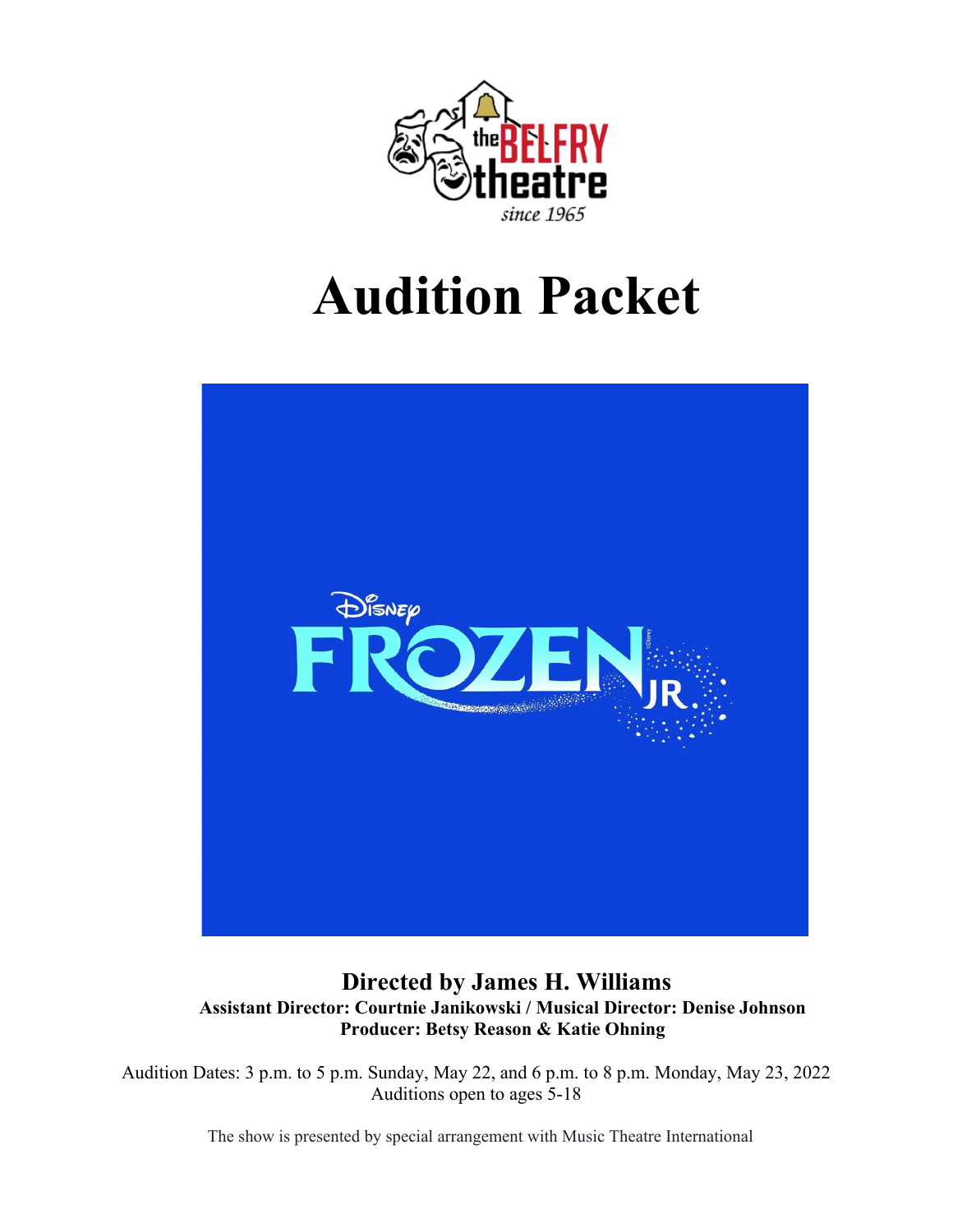# **ABOUT THE BELFRY THEATRE**

In July of 1965, a collection of Noblesville residents who enjoyed gathering to read plays decided it was time to take their passion to the next step. That summer, Mrs. Anne Braswell, Mr. and Mrs. Frank Campbell, Mrs. and Mrs. Robert Kraft, Mr. and Mrs. John Kyle, Mrs. Shirley Pritchard and their leader, the Rev. John Burbank formed the Hamilton County Theatre Guild.

The Belfry Theatre is a friendly, welcoming place where those who wish to express their acting or other creative skills meet those who enjoy and appreciate quality productions of comedies, musicals, and dramas. Our goal is to attract and develop good actors and production personnel and showcase their talents in exceptional productions that will enrich and entertain our prospective audiences. We welcome diversity.

# **ABOUT APPRENTICE PLAYERS**

The Belfry Theatre is proud of its tradition of promoting the performing arts to our youth in an effort to encourage and nurture future generations of thespians. Initiated by founding member, the late Betty Lou Kyle, The Belfry has been producing the Apprentice Players shows since its pilot season.

# **DIRECTORS FOR THIS PRODUCTION**

| Director:                  | James H. Williams (Mr. Jim)         |  |  |
|----------------------------|-------------------------------------|--|--|
| <b>Assistant director:</b> | Courtnie Janikowski (Miss Courtnie) |  |  |
| <b>Musical director:</b>   | Denise Johnson                      |  |  |
| Choreographer:             |                                     |  |  |
| <b>Parent Coordinator:</b> | Emily Allan                         |  |  |
| <b>Producer:</b>           | Betsy Reason & Katie Ohning         |  |  |

# **WHO TO CONTACT**

| Production and Audition Inquiries         | Director, James H. Williams, apprenticeplayers $(\partial g$ mail.com                                            |  |
|-------------------------------------------|------------------------------------------------------------------------------------------------------------------|--|
| Production and Audition Inquiries         | Assistant director, Courtnie Janikowski, courtnieanne@comcast.net                                                |  |
| General Inquiries and program advertising | Producer, Betsy Reason betsy.reason@gmail.com, 317-440-3792<br>C/O Producer, Katie Ohning, katieohning@yahoo.com |  |
| Parent Coordinator                        | Emily Allan, emilyallan2021@gmail.com                                                                            |  |

# **Show dates and venue**

**5 shows over one weekend at IVY TECH AUDITORIUM Noblesville, 300 N. 17th Street., Noblesville** 

 7:30 p.m. Thursday, July 28 7:30 p.m. Friday, July 29 2:00 p.m. Saturday, July 30 7:30 p.m. Saturday, July 30 2:00 p.m. Sunday, July 31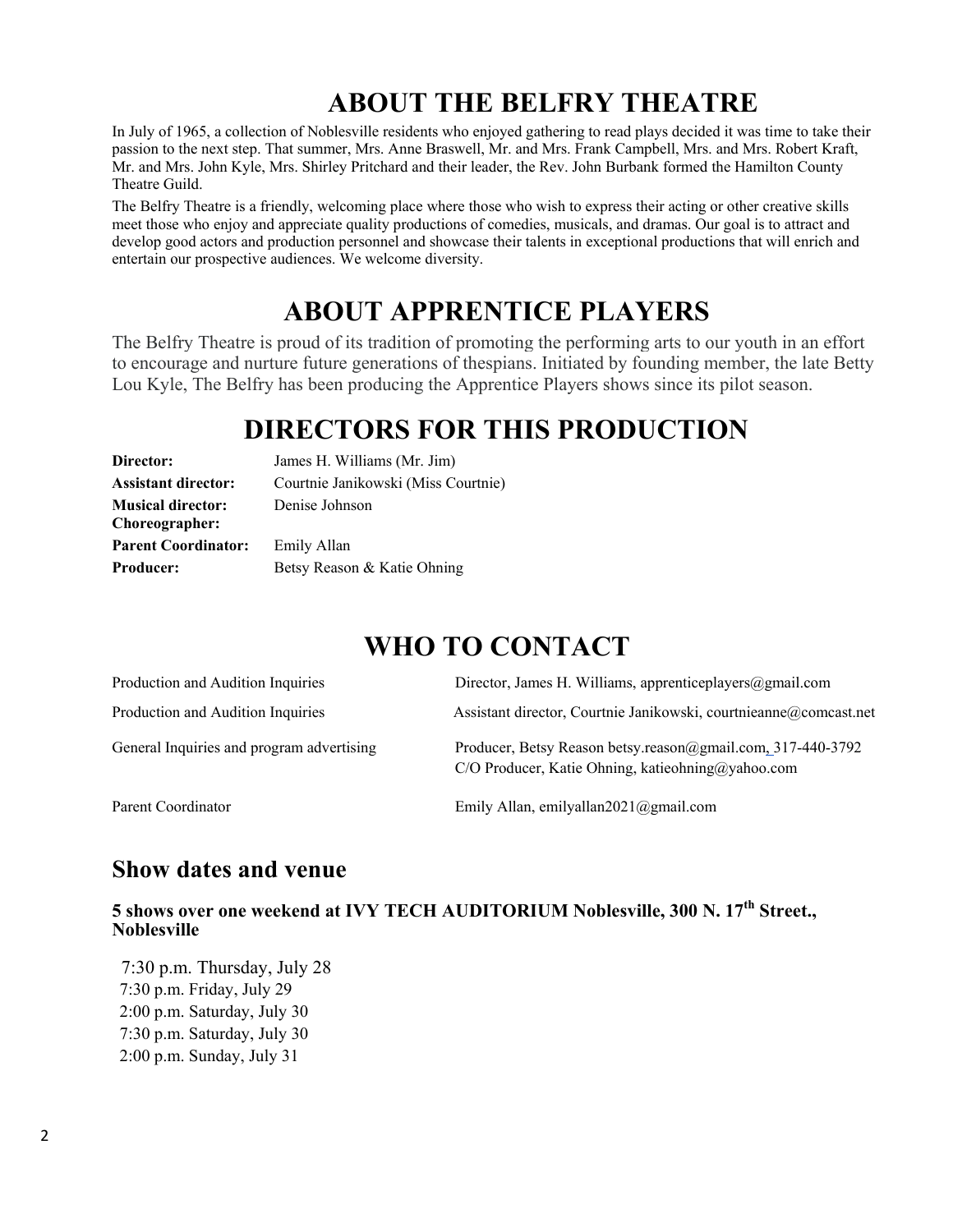# **Audition notes**

 -Audition times: 3 p.m. to 5 p.m. Sunday, May 22, and 6 p.m. to 8 p.m. Monday, May 23, 2022. **En Pointe Indiana Ballet,** 15309 Stony Creek Way, Noblesville, IN 46060

#### -**Open to ages 5-18.**

-Audition form is included at the end of this packet and should be fully completed prior to audition. If unable to

complete form prior, arrive early to complete.

-Bring a headshot photo if you have one, to attach to form. If not, one will be taken that evening.

-All actors will be notified by Saturday, May 28, either by email or phone.

### **Audition**

Ages 9-18 be prepared to sing a 16-bar song and present a one-minute funny story **(no songs or monologues from the show, please)**. Accompaniment provided; please bring piano sheet music. **NO VOCAL TRACKS.**  We will vocalize those numbers from the show if needed.

Ages 5-8 be prepared to vocalize and sing "Happy Birthday" as well as telling a short one-minute funny story.

Video auditions will be considered ONLY with a valid reason and ONLY contacting the director first. The video audition must be submitted by **NO LATER than 4 p.m. Friday, May 20, 2022,** using a YouTube sharable link along with the audition form and release. (use the provided e-mail address from above)

### **Rehearsals**

-Rehearsals are tentatively scheduled for 6:30 p.m. to 8:30 p.m. Monday-Thursday, beginning Monday, June 5, with rehearsal running later during tech week.

-All rehearsals will be held at **En Pointe Indiana Ballet, 15309 Stony Creek Way, Noblesville, IN 46060. ALL rehearsals are closed without prior approval by the director. Should parents need to stay, you are asked to wait in the front lobby, there are TV monitors to help monitor younger children if need be. Beginning July 17, all rehearsals will move to The Ivy Tech Auditorium at the Hamilton County Ivy Tech Campus in Noblesvill, 300 N. 17th St., Noblesville.**

-Should you be cast, please make Disney's "Frozen Jr. The Musical" the priority in your schedule. (*Any expected absences for rehearsals should be noted on the audition form. No absences are allowed during run of the show*.). The cast can ONLY miss a total of five (5) rehearsals (a week in total). **Beginning Monday, July 18, no rehearsals can be missed.**

 **-**While we are in rehearsal at En Pointe Indiana Ballet, street shoes WILL NOT BE PERMITTED to be worn on the studio dance floors. So, you will be asked to wear dance shoes or be in your socks.

# **Parents**

Parents will be expected to sign up to volunteer during rehearsals and during the run of the show, to help backstage, with costumes and makeup, security, lobby, public appearances, and wherever needed.

# **Good to know**

-Tickets are \$15 and can be reserved by contacting The Belfry Box Office; it is recommended you do so once they go on sale. There are no passes for parents, families, during the five-show run. For reservations, call (317) 773-1085 or visit [https://thebelfrytheatre.com/](https://l.facebook.com/l.php?u=https%3A%2F%2Fthebelfrytheatre.com%2F&h=ATMzM3bYFlC4ZlyB4_1YY5BLXtcXJPJGNW8_Kjw_aSKMRgj2RjJS0pbojW8Xgxr8JryP0zfzfhHn5YlXcsWPefsSexK_maksxdVHCF0NcXLScT-h6nLwK9jrcqzVCm6hg3Dt&s=1)

-Crew members ages 12 & older are being accepted and should complete a form and contact director, James H. Williams.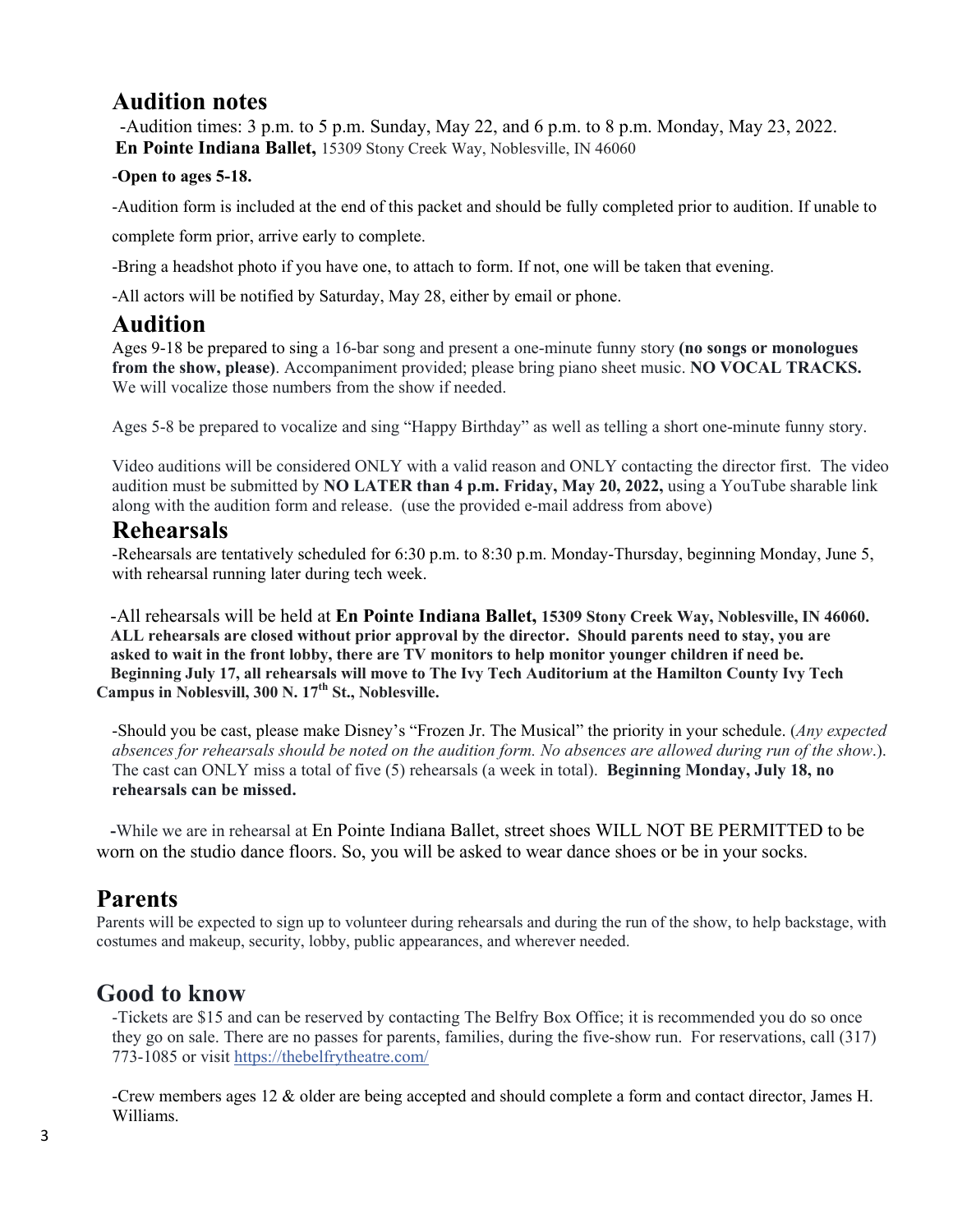# **SYNOPSIS**

A story of true love and acceptance between sisters, Disney's "*Frozen JR. The Musical"* expands upon the emotional relationship and journey between Princesses Anna and Elsa. When faced with danger, the two discover their hidden potential and the powerful bond of sisterhood. With a cast of beloved characters and loaded with magic, adventure, and plenty of humor, *Frozen JR.* is sure to thaw even the coldest heart!

# **Characters**

### **Young – Anna**

#### Gender: Female

Young Anna, Middle Anna, and Anna are all the young Princess of Arendelle at different ages. Filled with a tremendous amount of light, energy, and love, Anna is a hopelessly optimistic extrovert at all ages, but as she grows older, she longs for connection with others, especially her sister, Elsa. Each version of this warm and determined princess requires a strong singer with great comic timing.

#### **Gender: Female**

Vocal range top: D5 Vocal range bottom: A3

#### **Middle – Anna**

#### Gender: Female

Young Anna, Middle Anna, and Anna are all the young Princess of Arendelle at different ages. Filled with a tremendous amount of light, energy, and love, Anna is a hopelessly optimistic extrovert at all ages, but as she grows older, she longs for connection with others, especially her sister, Elsa. Each version of this warm and determined princess requires a strong singer with great comic timing.

### **Gender: Female**

Vocal range top: B4 Vocal range bottom: A3

#### **Older – Anna**

#### Gender: Female

Young Anna, Middle Anna, and Anna are all the young Princess of Arendelle at different ages. Filled with a tremendous amount of light, energy, and love, Anna is a hopelessly optimistic extrovert at all ages, but as she grows older, she longs for connection with others, especially her sister, Elsa. Each version of this warm and determined princess requires a strong singer with great comic timing.

#### **Gender: Female**

Vocal range top: D5 Vocal range bottom: G3

#### **Young – Elsa**

Young Elsa, next in line for the throne, Elsa has been born with magical powers that can overwhelm her when she becomes afraid and harm others if not handled with care. Fearful of hurting anyone, especially her beloved sister, Anna, Elsa becomes anxious and withdrawn as she grows older, before eventually learning to take control of, and become confident in, her powers which she masterfully uses to manipulate the Snow Chorus.

#### **Gender: Female**

Vocal range top: C#5 Vocal range bottom: A3

#### **Middle – Elsa**

Middle Elsa, next in line for the throne, Elsa has been born with magical powers that can overwhelm her when she becomes afraid and harm others if not handled with care. Fearful of hurting anyone, especially her beloved sister, Anna, Elsa becomes anxious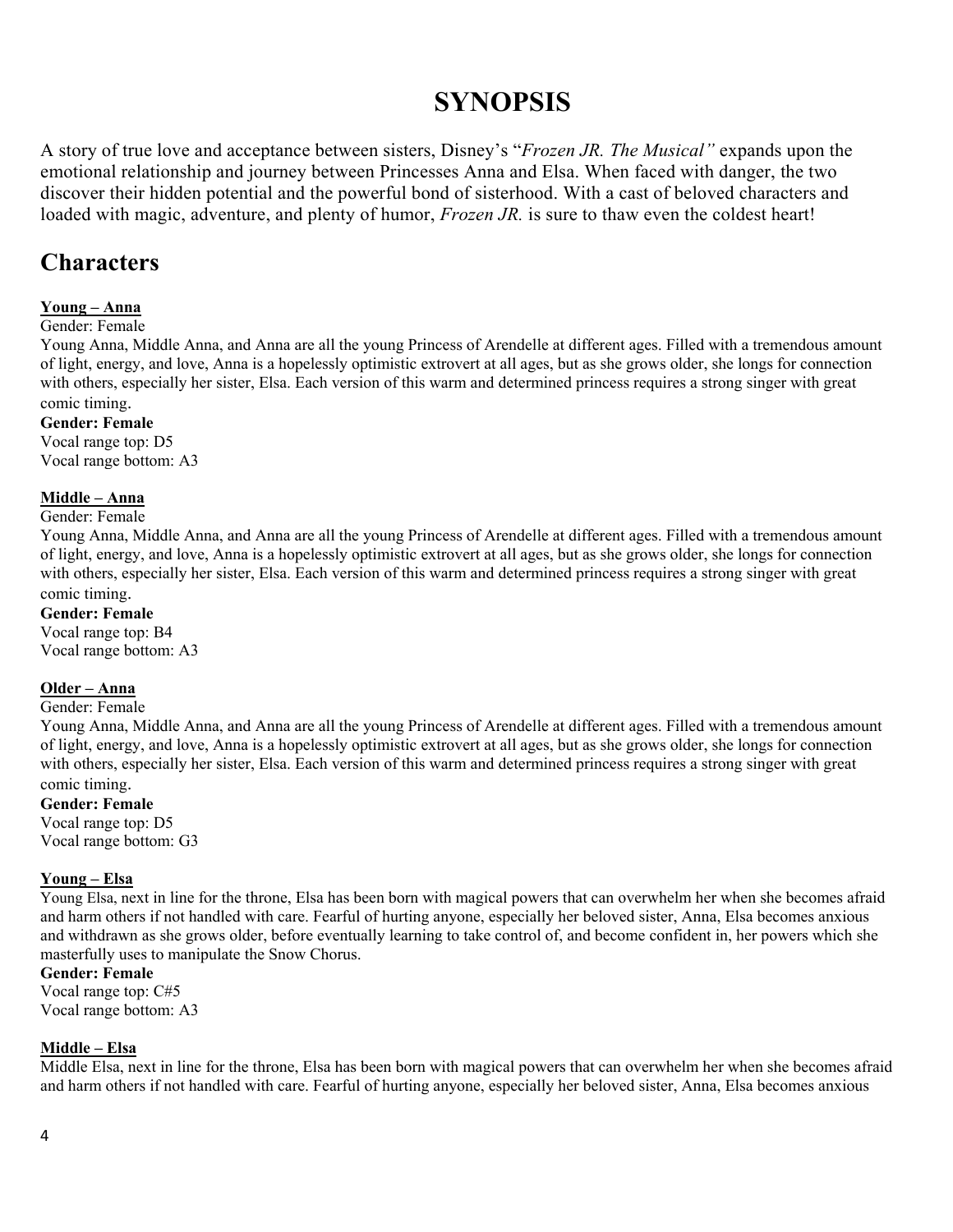and withdrawn as she grows older, before eventually learning to take control of, and become confident in, her powers which she masterfully uses to manipulate the Snow Chorus.

#### **Gender: Female**

Vocal range top: F#4 Vocal range bottom: A3

#### **Older – Elsa**

Older Elsa**, n**ext in line for the throne, Elsa has been born with magical powers that can overwhelm her when she becomes afraid and harm others if not handled with care. Fearful of hurting anyone, especially her beloved sister, Anna, Elsa becomes anxious and withdrawn as she grows older, before eventually learning to take control of, and become confident in, her powers which she masterfully uses to manipulate the Snow Chorus.

**Gender: Female**

Vocal range top: D5 Vocal range bottom: F#3

#### **King Agnarr**

The warm-hearted ruler of Arendelle is committed to protecting both his family and the Townspeople from his eldest daughter's powers. With only one singing solo, seeking an actor who can play this father figure convincingly. **Gender: Male**

#### **Queen Iduna**

The queen possesses a sense of rightness and kindness that guides her in her protection of her two young girls. A daughter of the Northern Nomads, this queen has the ability to communicate with the Hidden Folk of the mountains and so understands Elsa's powers deeply. Seeking actor who can portray this sense of compassion.

### **Gender: Female**

#### **Pabbie**

Pabbie and Bulda are the mystical leaders of the Hidden Folk who have a soft spot for "strays." Ever benevolent, these parental figures want what's best for Kristoff, even if they are a bit misguided in their efforts. Seeking amiable performers who will endear themselves to the audience in the crowd-pleasing song, "Fixer Upper." **Gender: Any**

#### **Bulda**

Pabbie and Bulda are the mystical leaders of the Hidden Folk who have a soft spot for "strays." Ever benevolent, these parental figures want what's best for Kristoff, even if they are a bit misguided in their efforts. Seeking amiable performers who will endear themselves to the audience in the crowd-pleasing song, "Fixer Upper."

#### **Gender: Any**

#### **Bishop**

The bishop officiates the coronation and passing of the crown to Elsa. This spiritual supervisor must communicate to the Townspeople of Arendelle in a serious and formal manner. **Gender: Any**

#### **Kristoff**

Kristoff is a hardworking ice harvester. Kristoff has a sarcastic veneer and a rough-around-the-edges exterior that hides a big heart. Taken in by the Hidden Folk when he was young, he loves Pabbie and Bulda dearly, but is a bit of a loner with a reindeer for a best friend, until he meets Anna. With only a few short singing solos, seeking a performer who can balance a cynical sense of humor with charming banter.

**Gender: Male** Vocal range top: A3

Vocal range bottom: G2

#### **Sven**

Sven is a reindeer of few words, fiercely loyal pal to Kristoff, and loves giving the ice harvester a hard time. Seeking a performer with good comic timing and terrific physical acting skills who can devise a strong movement vocabulary to bring this furry charmer to life.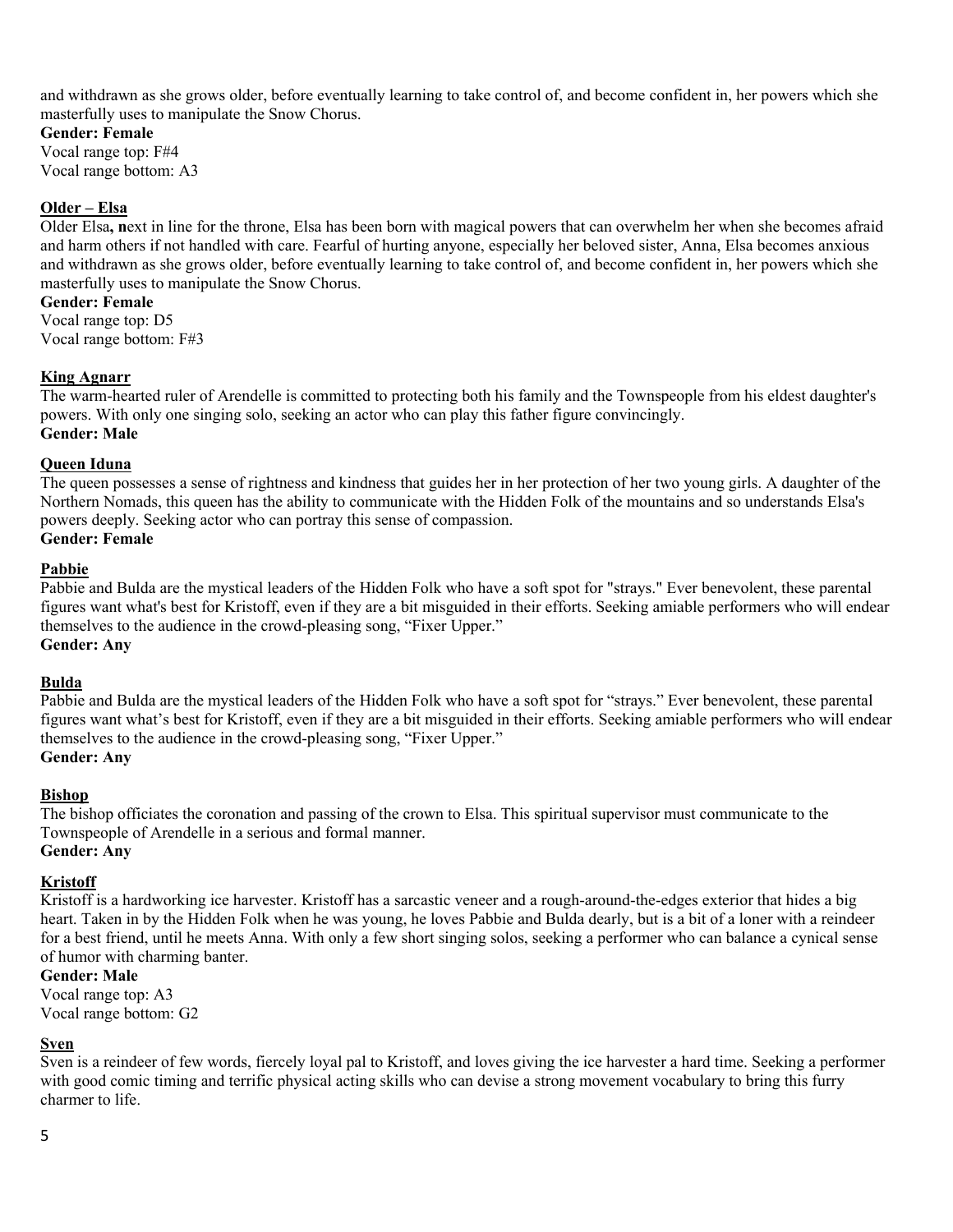#### **Gender: Any**

Vocal range top: A4 Vocal range bottom: A3

#### **Hans**

The ambitious Prince of the Southern Isles and overlooked  $13<sup>th</sup>$  son of a king. Hans constantly strives to find a way to make good and stand out. He boasts an exceedingly charming facade that fools everyone, including Anna and, ideally, the audience, into believing he's Prince Charming, when really, he's just a jerk.

#### **Gender: Male**

Vocal range top: B3 Vocal range bottom: G2

#### **Weselton**

A visiting duke who possesses a huge inferiority complex. A bombastic, overbearing sycophant, Weselton's sole purpose is to hobnob with influencers and royalty. Seeking an actor who can portray the narrow-minded naysayer with over-the-top gusto. **Gender: Any**

#### **Olaf**

The magical snowman created by Anna and Elsa when they were young. Olaf is endearingly delighted by everything, especially the idea of summer. Goofy and sweet, Olaf should possess a childlike innocence and excellent comic timing.

#### **Gender: Male Vocal range top: D4 Vocal range bottom: F#2**

#### **Oaken**

An exceedingly cheerful and convivial wandering salesperson and ardent devotee to all things cozy and comfortable. Oaken's "Hygge" is a showstopper. Oaken is the peppy peddler's infectious warmth with flair and good humor. **Gender: Any**

#### **Ensemble**

Includes the following roles: Townspeople, Snow Chorus, Hidden Folk, Castle Staff, Housekeeper, Butler, Handmaiden, Cook, Steward, Guards, Summer Chorus, Oaken's Family

**Gender: Any**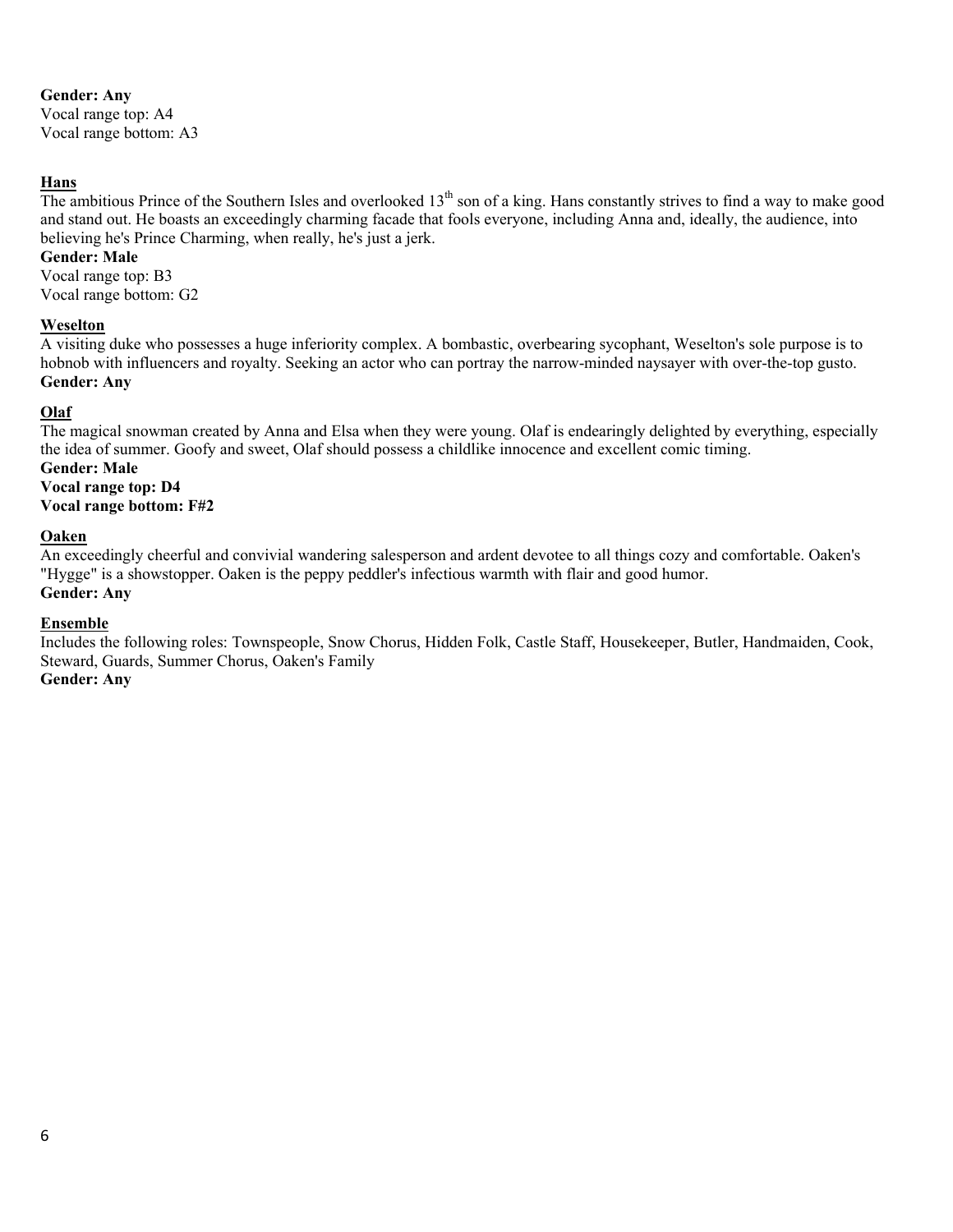| the<br>since 1965                                                                                                                                                                                                                                                                 | applicable.                            | <b>Welcome to The Belfry</b><br><b>Theatre</b><br><b>AUDITION/CONTACT</b><br><b>FORM</b> | Please fill out as much of the requested<br>information below as possible, or <i>circle</i> the appropriate choice where<br>PLEASE PRINT CLEARLY                                                                              |
|-----------------------------------------------------------------------------------------------------------------------------------------------------------------------------------------------------------------------------------------------------------------------------------|----------------------------------------|------------------------------------------------------------------------------------------|-------------------------------------------------------------------------------------------------------------------------------------------------------------------------------------------------------------------------------|
|                                                                                                                                                                                                                                                                                   |                                        |                                                                                          | Name: Name: Name: Name: Name: Name: Name: Name: Name: Name: Name: Name: Name: Name: Name: Name: Name: Name: Name: Name: Name: Name: Name: Name: Name: Name: Name: Name: Name: Name: Name: Name: Name: Name: Name: Name: Name: |
|                                                                                                                                                                                                                                                                                   |                                        |                                                                                          |                                                                                                                                                                                                                               |
|                                                                                                                                                                                                                                                                                   |                                        |                                                                                          |                                                                                                                                                                                                                               |
|                                                                                                                                                                                                                                                                                   |                                        |                                                                                          |                                                                                                                                                                                                                               |
|                                                                                                                                                                                                                                                                                   |                                        |                                                                                          | Parent's Email: (mom cell) (dad cell) (dad cell)                                                                                                                                                                              |
|                                                                                                                                                                                                                                                                                   |                                        |                                                                                          |                                                                                                                                                                                                                               |
|                                                                                                                                                                                                                                                                                   |                                        |                                                                                          |                                                                                                                                                                                                                               |
|                                                                                                                                                                                                                                                                                   |                                        |                                                                                          | Birthdate / / / Age Sex: Male Female (circle one) Allergies:<br>NOTABLE PREVIOUS PERFORMANCE EXPERIENCE OR ROLES (May continue on another sheet, bio may also be                                                              |
|                                                                                                                                                                                                                                                                                   |                                        |                                                                                          | COMPANY VEAR YEAR                                                                                                                                                                                                             |
|                                                                                                                                                                                                                                                                                   |                                        |                                                                                          | COMPANY VEAR                                                                                                                                                                                                                  |
|                                                                                                                                                                                                                                                                                   |                                        |                                                                                          |                                                                                                                                                                                                                               |
| T-shirt size: YXS YS YM YL AXS AS AM AL AXL AXXL (circle correct size)<br>attached):<br>Vocal range: (please circle): Alto Soprano Bass Baritone<br>Have you been involved in any choir/choral work (circle)? Yes<br>Do you read music (circle)?<br>Do you sing harmony (circle)? | <b>YES</b><br>NO.<br><b>YES</b><br>NO. | No<br>A bit<br>A bit                                                                     | Tenor Other                                                                                                                                                                                                                   |
|                                                                                                                                                                                                                                                                                   |                                        |                                                                                          | COMPANY VEAR<br>COMPANY YEAR YEAR                                                                                                                                                                                             |
| <b>ROLE(S) AUDITIONING FOR:</b>                                                                                                                                                                                                                                                   |                                        |                                                                                          | $2nd choice$ $3rd choice$                                                                                                                                                                                                     |
|                                                                                                                                                                                                                                                                                   | <b>YES</b>                             | NO                                                                                       | Would you consider playing a role of the opposite sex? YES NO                                                                                                                                                                 |
| Would you consider other roles?<br>Would you accept an ensemble role?<br>Do you have any music or dance training? YES                                                                                                                                                             | <b>YES</b>                             | NO<br>N <sub>O</sub>                                                                     | Do you want to be a part of the crew?<br><b>YES</b><br>NO                                                                                                                                                                     |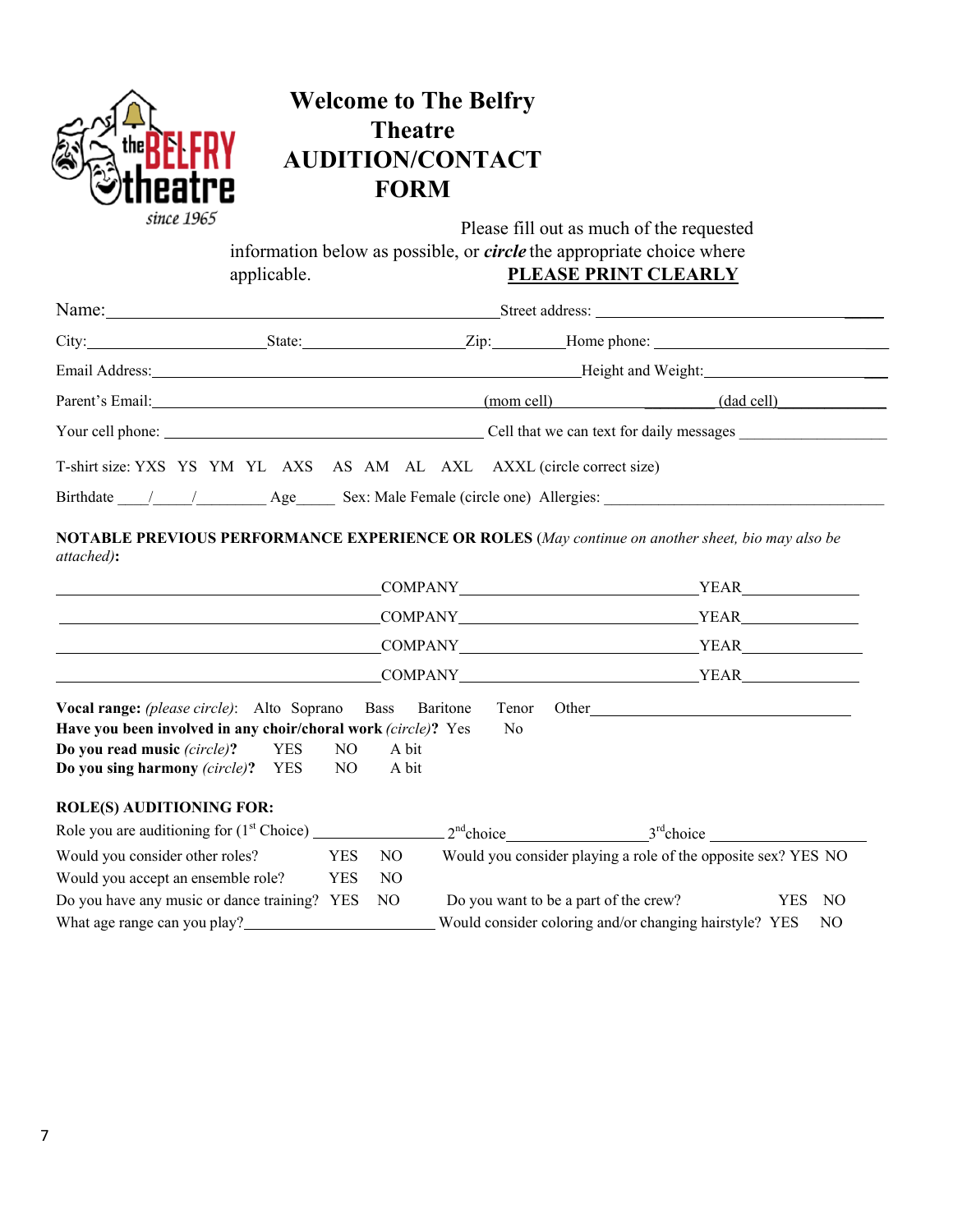#### **OTHER OPPORTUNITIES OF INTEREST WITH US: (PLEASE CIRCLE YOUR CHOICE(S))**

STAGE MANAGER LIGHTBOARD SPOTLIGHT SPECIAL EFFECTS PROPS SEWING/COSTUMES SET BUILDING SET PAINTING FRONT OF HOUSE PHOTOGRAPHY CHOREOGRAPHY HAIR/MAKEUP

**CONFLICTS AT THIS TIME? If so, please list dates and times of conflicts and reason for conflict.**